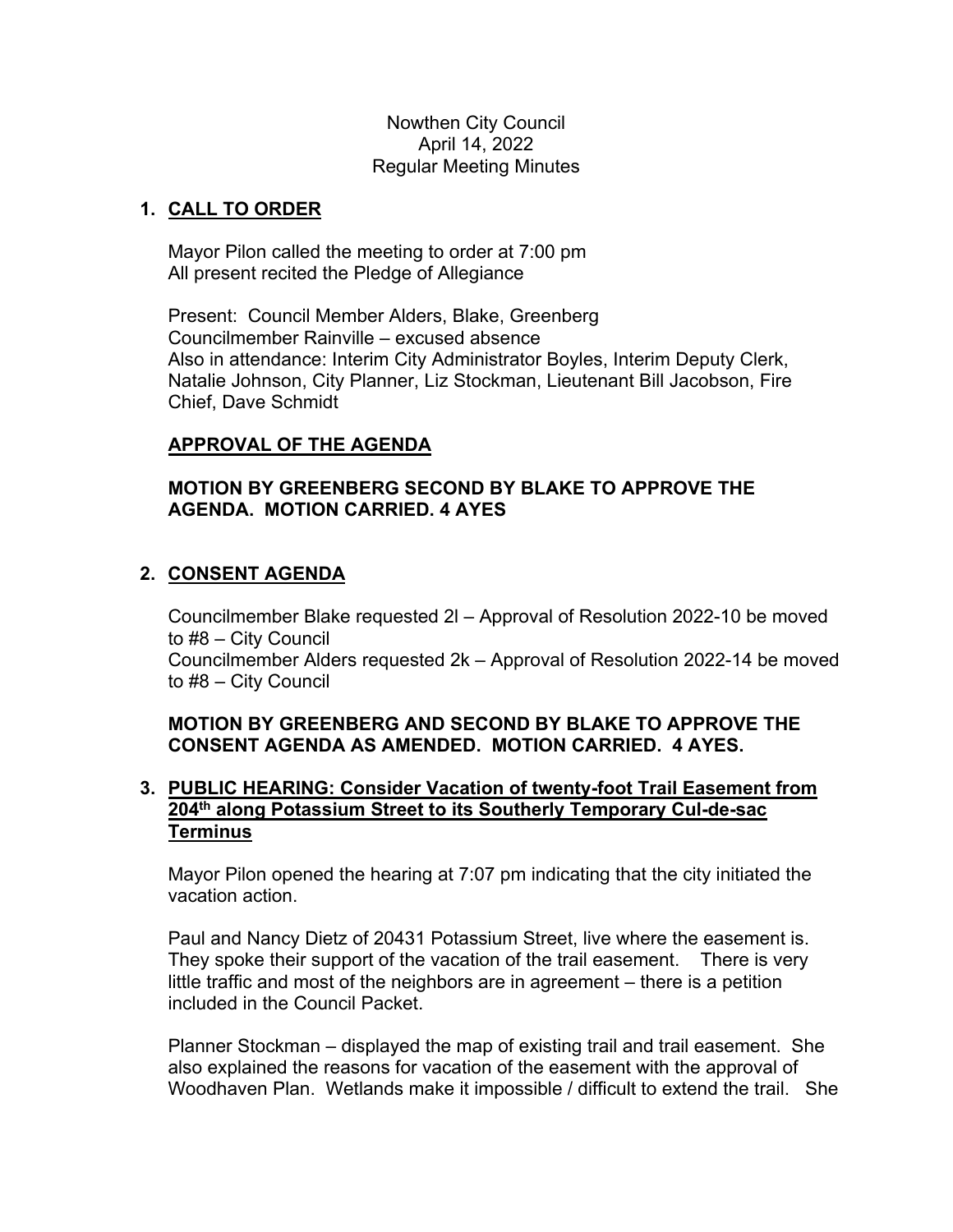indicated that most residents support the vacation. She read email letters with residents to be included in this record.

Jason and Heidi Nielson of 20407 Potassium Street stated the trail was set to go thru their front yard. Everyone in the area has acreage lots, most don't walk on the trails, they ride bikes, atv's. The existing trail needs maintenance, there is a huge pothole. The easement would be a trail to nowhere, it would cross four driveways. Who does this benefit? Certainly not the people that live there.

Eric and Jodi Klaus of 20349 Potassium stated they understood the development would have a bike trail – there is no reason to extend it. It would be a better use of City money to install a "Dead End" sign or "No Outlet" sign. And to install speed limit signs to reduce the speed of traffic. The mayor indicated the Dead-End sign or No Outlet sign is doable, however, the speed limit sign request would need some review of speed requirements. He also indicated that the city tries to put trails new developments for the development residents and try to connect neighborhoods if possible. They are not intended to have others come into the developments. Morton Farm has good walking trails and good parking areas.

Public Hearing was closed at 7:32 pm

### **MOTION BY COUNCILMEMBER ALDERS, SECOND BY BLAKE TO VACATE THE TWENTY-TWO FOOT EASEMENT FROM 204TH ALONG POTASSIUM STREET TO ITS SOUTHERE TEMPORARY CUL-DE-SAC TERMINUS. MOTION CARRIED. 4 AYES**

### **4. FLOOR ITEMS**

NONE

### **5. SHERIFF'S REPORT**

Lieutenant Bill Jacobson stated there were 108 Calls for service in March. 5 to Bar None, 4 alarms, 8 medicals, 4 Animals The Bar None calls were runaways and resolved without incident.

He summarized three noteworthy calls.

Jacobson stated that the substation would be completed by July, including internet.

### **6. FIRE DEPARTMENT**

### **FIRST QUARTER REPORT**

Chief Schmidt stated the fire department responded to 69 incidents for the  $1<sup>st</sup>$  Quarter of 2022 with an average response time of 14:27. Of the 69 incidents, 40 calls for service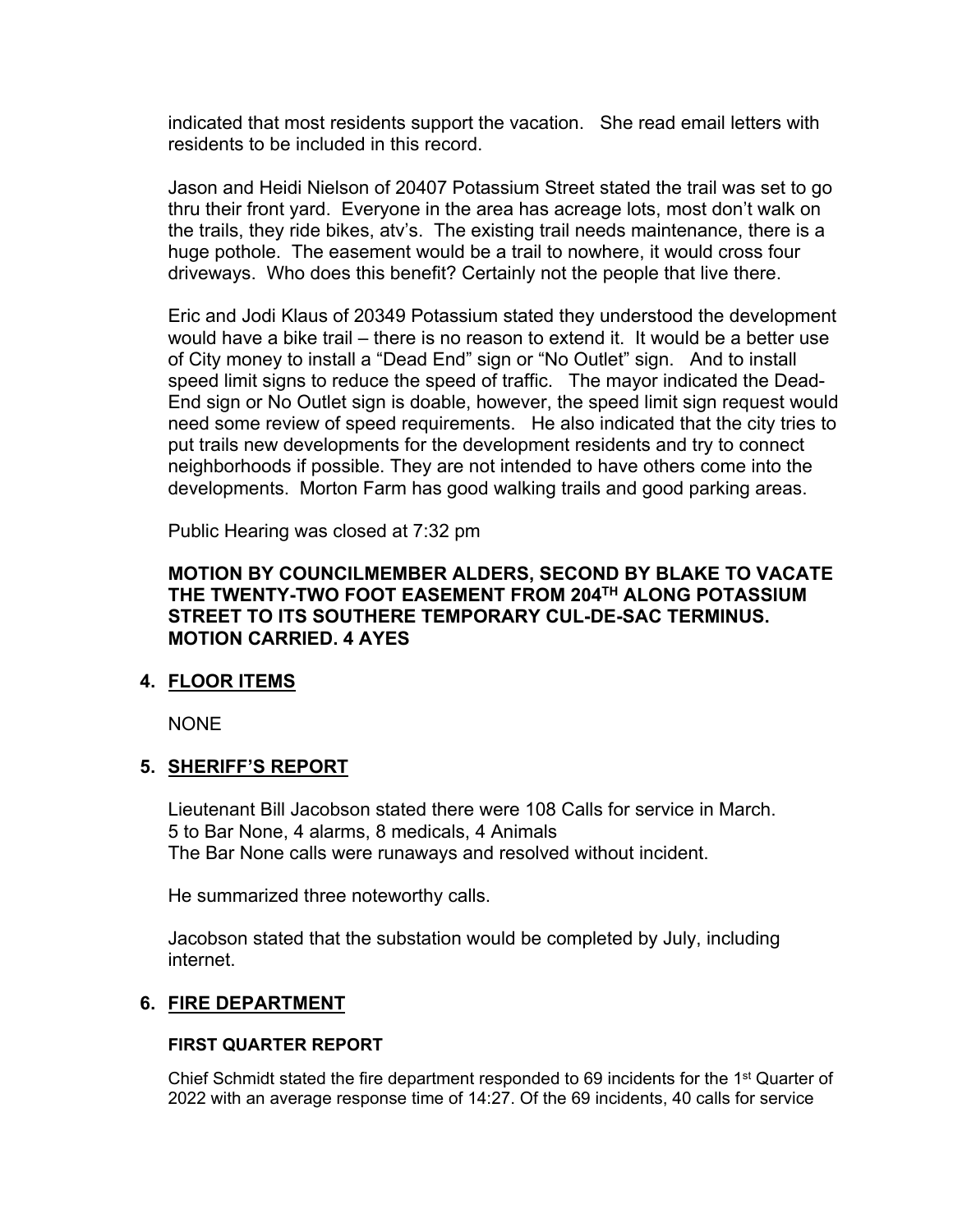were medical related and 29 calls for service were fire related. The fire department average 4.2 firefighters attending per call.

The chief commented about the state of equipment, emergency calls and personnel.

### **a) Approval of Resolution 2022-16 – Opting to join the statewide volunteer firefighter pension plan**

Mayor Pilon and the city council reviewed various benefit levels and annual funding scenarios together with the implications of each.

**MOTION BY COUNCILMEMBER ALDERS, SECOND BY BLAKE TO THE APPROVE RESOLUTION 2022-16 OPTING TO JOIN THE STATEWIDE VOLUNTEER FIREFIGHTER PENSION PLAN SPECIFYING A \$2,500 BENEFIT LEVEL AND A \$7,000 ANNUAL CONTRIBUTION FROM THE CITY. MOTION CARRIED. 4 AYES** 

### **7. PLANNING AND ZONING**

#### a) **Woodhaven 9 lot Final Plat and Development Agreement.**

Planner Stockman stated that the RCA states the Engineer and Developer addressed all the issues and the applicant is in full agreement. Planning and Zoning recommends the approval of the Final Plat and Development Agreement subject to the conditions listed in the findings of facts.

**MOTION BY COUNCILMEMBER ALDERS, SECOND BY BLAKE TO APPROVE WOODHAVEN 9 LOT FINAL PLAT AND DEVELOPMENT AGREEMENT SUBJECT OF THE CONDITIONS LISTED IN THE FINDINGS OF FACT. MOTION CARRIED. 4 AYES.** 

- **b) Bid to Buy/Cash Farms** 
	- **1. Consider conditional use permit for multiple buildings on a single parcel**
	- **2. Interim use permit for outdoor storage/displace of large items (used vehicle sales)**
	- **3. Interim use permit to allow deviation from parking lot surfacing requirements**

Planner Stockman said the property is located at 5160 Viking Blvd. Buildings will be updated to Commercial Use. Two separate motions are needed to approve. They will be displaying items up for auction on their online site. Vehicles, Large Equipment and other items. Only the "Nice" items will be near the road for display. Most items will be in the back area or inside the buildings. Much discussion on the impervious parking area and buffering.

### **MOTION BY COUNCILMEMBER GREENBERG SECOND BY ALDERS TO APPROVE CONDITIONAL USE PERMIT FOR MULTIPLE BUILDINGS ON A SINGLE PARCEL. MOTION CARRIED. 4 AYES.**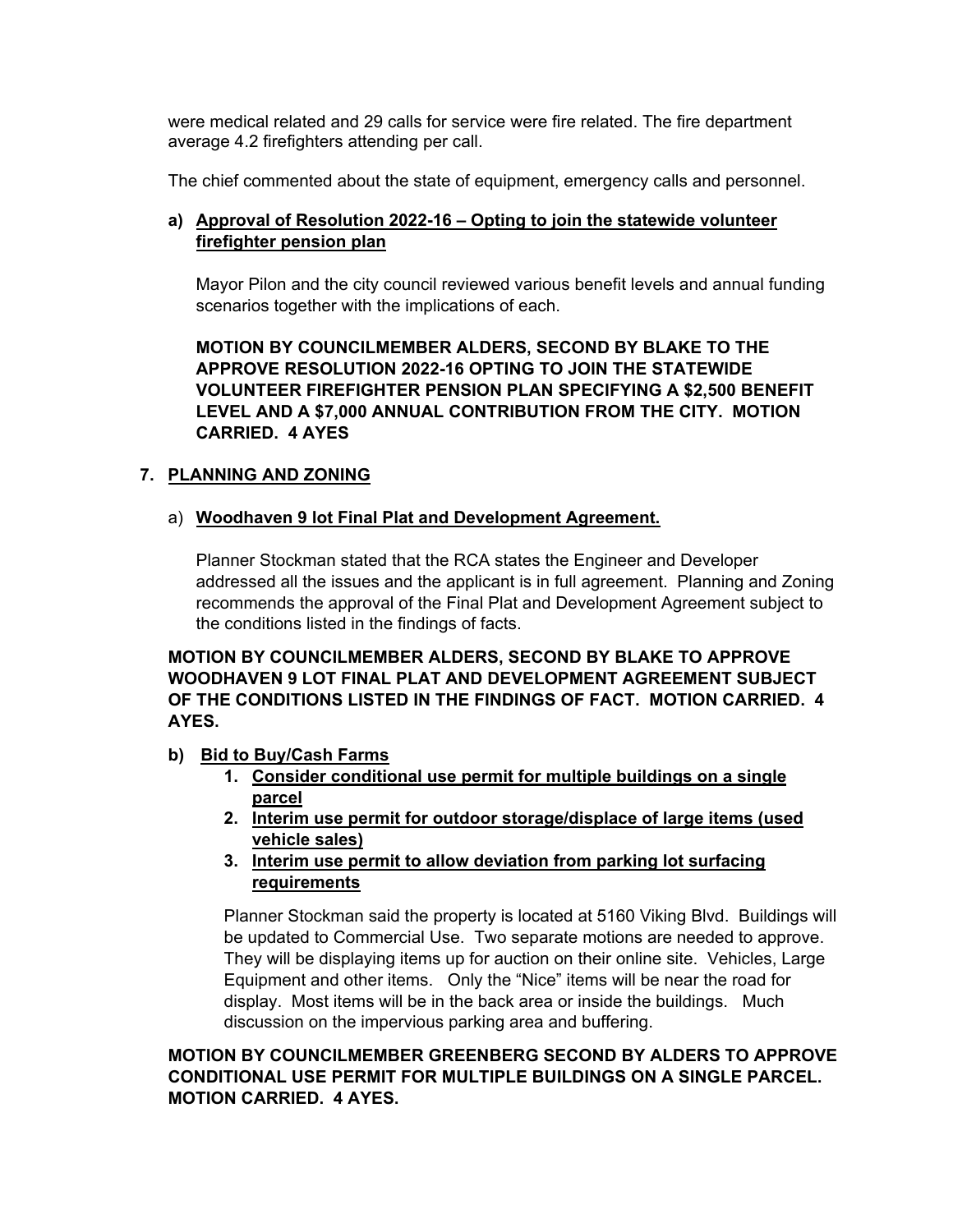**MOTION MADE BY COUNCILMEMBER GREENBERG, SECOND BY BLAKE TO APPROVE INTERIM USE PERMIT FOR OUTDOOR STORAGE/DISPLAY OF LARGE ITEMS INCLUDING USED VEHICLE DISPLAYS. AN INTERIM USE PERMIT TO DEVIATE FROM PARKING LOT SURFACE REQUIREMENTS, MOVE PARKING TO THE NORTH OF THE BUILDING AND REQUESTING MAINTENANCE OF CLASS 5 PARKING AREAS TO BE FREE OF STANDING WATER AND TIRE MARKS. MOTION CARRIED. 4 AYES.** 

# **8. CITY COUNCIL**

a) **Approval of Resolution 2022-17 – Naming a Firm to recruit and select a new City Administrator for the City of Nowthen.**

Mayor Pilon indicated that the hiring committee recommends signing the contract with DDA to assist the city with recruiting and hiring the new Administrator. Some discussion ensured.

## **MOTION BY COUNCILMEMBER BLAKE, SECOND BY ALDERS TO APPROVE 2022-17 NAMING DDA TO RECRUIT AND HIRE THE NEW CITY ADMINISTRATOR FOR THE CITY OF NOWTHEN. MOTION CARRIED. 4 AYES.**

 The city council agreed to take the final agenda items in this order: 8c, 8d, 8e, 2k, 2l, and 8b.

## b) **Discuss City Council Priority list of Objectives for Completion by July 1, 2022**

The city council concurred on the following objectives:

- 1. Hire a new City Administrator.
- 2. Elections
- 3. 2023 Budget
- 4. Day to Day Paint by Numbers for easy transition, not just for financial policies
- 5. Capital Improvement program and individual projects therein.

### c) **Internet Report**

Mayor Pilon provided the report that Samantha, our contact at the County has resigned. The County has approved a vendor to survey areas that are currently unserved by internet. Wednesday April 20<sup>th</sup> there is a Zoom meeting with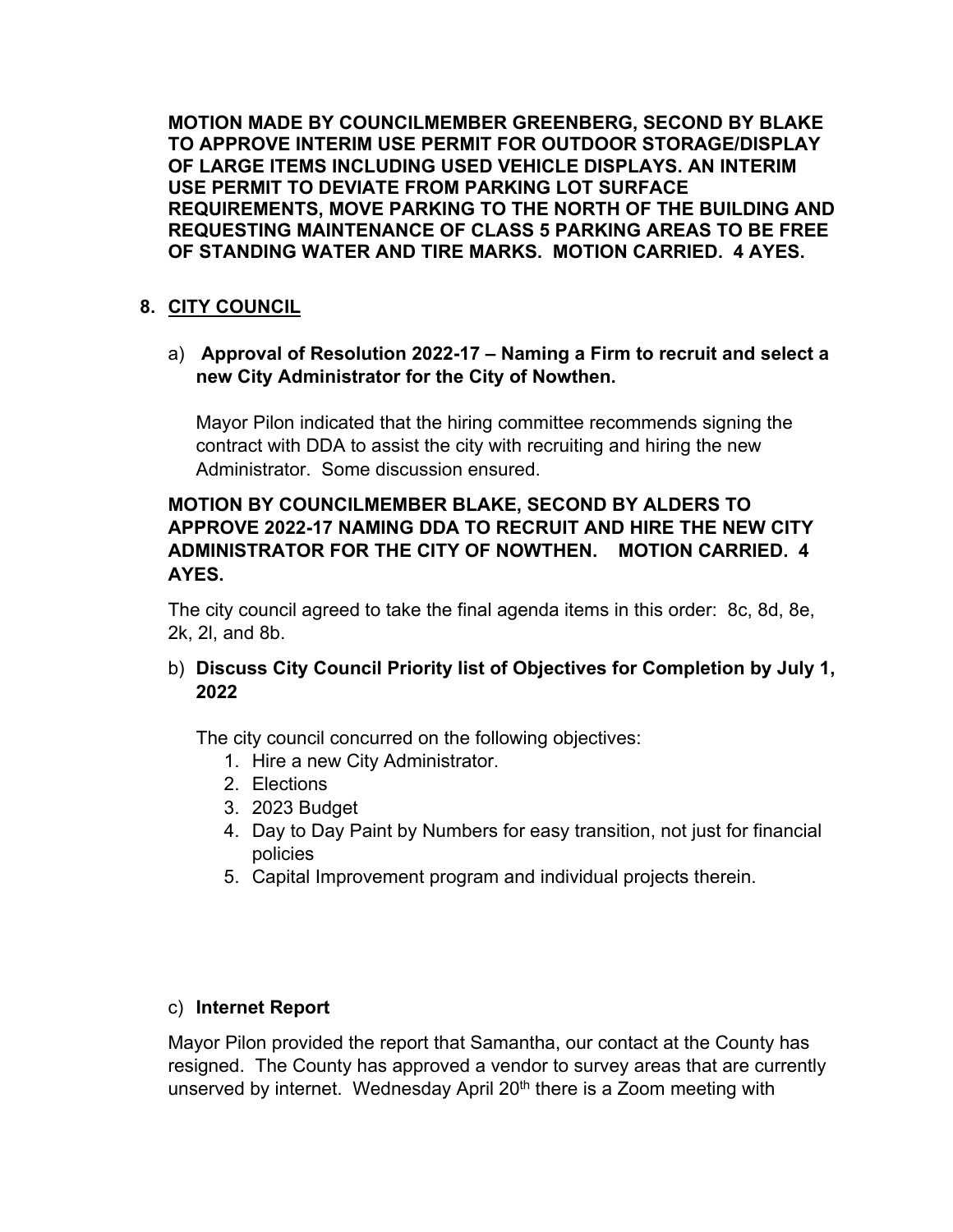Comcast to see if they can help service Nowthen. Arvig has brought in internet to the Historic City Hall, City offices and the Fire Department. New voice over internet phones at the city offices are next on their list. The city is asking Arvig to extend from 201<sup>st</sup> to the lake since Elk River is expected to extend to the east. Arvig is working with the Border to Border grant that needs to be applied for this spring with a decision in the fall.

## d) **Consider City Council Position on IWIP**

Councilmember Greenberg stated he prefers our smaller organization – the Upper Rum River Water Management Organization and recommended we do not join the IWIP.

## **MOTION BY COUNCILMEMBER GREENBERG, SECONDED BY ALDERS, NOT TO JOIN IWIP AT THIS TIME. MOTION CARRIED. 4 AYES**

## 2k) **Approval of Resolution 2022-14 Approving a Voluntary Costing Sharing Agreement for Anoka County Economic Development**

Mayor Pilon indicated that the county incurs certain costs in supporting economic development. The cost sharing agreement assures that county cities pay their fair share of this expense.

## **MOTION BY COUNCILMEMBER ALDERS, SECOND BY BLAKE TO APPROVE RESOLUTION 2022-14 APPROVING THE VOLUNTARY COST SHARING AGREEMENBT FOR ANOKA COUNTY ECONOMIC DEVELOPMENT. MOTION CARRIED.**

## 2l) **Approval of Resolution 2022-10 Appointing of the 2022 Nowthen Farmers Market Manager and Coordinator, authorizing the Stipend and Approval for Administration and Public Works Support Staff for the Market.**

Councilmember Rainville requested a change to the RCA to City Council appointing Pat DeMars, Logistics Coordinator, Jade Warren, Market Coordinator and Darlene King, Market Manager and approving stipends of \$250.00, \$250.00 and \$500.00 for each position for the 2022 Farmers Market. Payment shall be made upon Council approval.

**MOTION BY COUNCILMEMBER BLAKE, SECOND BY GREENBERG TO APPOINT PAT DEMARS, LOGISTICS COORDINATOR, JADE WARREN, MARKET COORDINATOR, AND DARLENE KING, MARKET MANAGER AND APPROVING THE STIPENDS OF \$250, \$250, AND \$500 WITH PAYMENT BEING MADE UPON APPROVAL. MOTION CARRIED. 4 AYES.**

8b) **Approval of Resolution 2022-15 Proposal to Convert Employees from Temporary (Interim) to Regular and Independent Contractor Beginning May 1st, 2022**